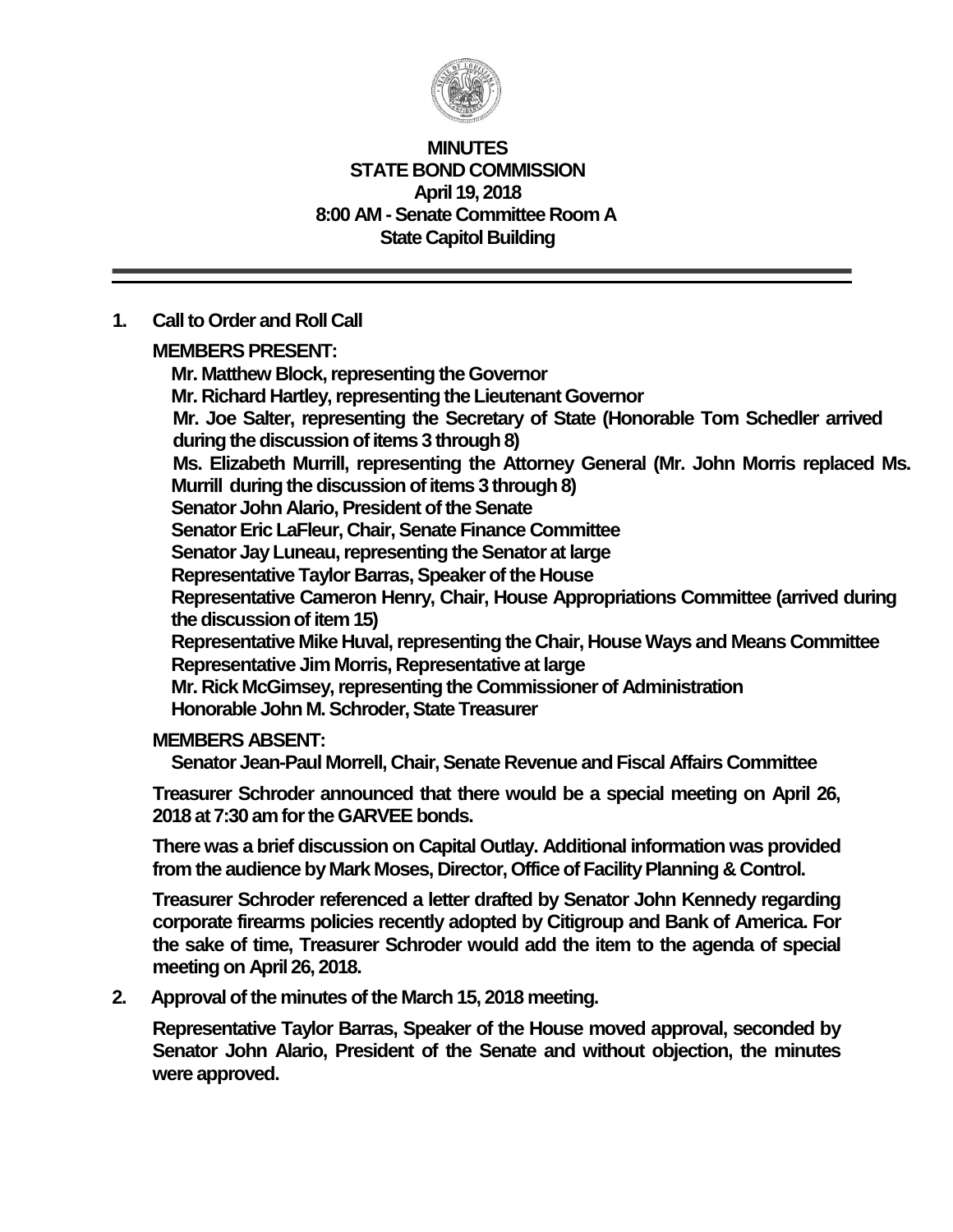## **Local Governmental Units - Elections (November 6, 2018)**

### **Ms. Folse provided a synopsis on Items 3 through 8.**

# **3. L18-105 - Jefferson Parish Council**

2.26 mills tax, 10 years, 2021-2030, **(1)** operating, acquiring, constructing, improving, or maintaining public health units and other facilities and **(2)** providing health and human services including services for public health, mental retardation and developmental disabilities, including mental health substance abuse, humane animal control and shelter and related services.

### **Senator John Alario, President of the Senate moved approval, seconded by Representative Taylor Barras, Speaker of the House and without objection, the item was approved.**

# **4. L18-106 - Jefferson Parish Council**

3.5 mills tax, 10 years, 2021-2030, planning, developing, expanding, acquiring, constructing, improving, maintaining or operating present and future detention facilities and all other Juvenile Services Department facilities and services.

**Senator John Alario, President of the Senate moved approval, seconded by Representative Taylor Barras, Speaker of the House and without objection, the item was approved.**

# **5. L18-107 - Jefferson Parish Council, Consolidated Drainage District No. 2**

5.0 mills tax, 10 years, 2021-2030, **(1)** acquiring, constructing or improving drainage works related to the Southeast Louisiana Urban Flood Control Project, including the acquisition of necessary lands, equipment and machinery therefore and all purposes incidental thereto, and to allow the use of any surplus tax proceeds for acquiring, constructing or improving any additional drainage works projects not eligible under the Southeast Louisiana Urban Flood Control Project, including the acquisition of necessary lands, equipment and machinery therefore and all purposes incidental thereto.

**Senator John Alario, President of the Senate moved approval, seconded by Representative Taylor Barras, Speaker of the House and without objection, the item was approved.**

### **6. L18-102 - Jefferson Parish Council, Fire Protection District No. 7**

25.0 mills tax, 10 years, 2020-2029, acquiring, constructing, improving, providing, maintaining or operating fire protection facilities and equipment.

**Senator John Alario, President of the Senate moved approval, seconded by Representative Taylor Barras, Speaker of the House and without objection, the item was approved.**

### **7. L18-104 - Jefferson Parish Council, Fire Protection District No. 9**

21.10 mills tax, 10 years, 2021-2030, acquiring, constructing, improving, providing, maintaining or operating fire protection facilities and equipment.

**Senator John Alario, President of the Senate moved approval, seconded by Representative Taylor Barras, Speaker of the House and without objection, the item was approved.**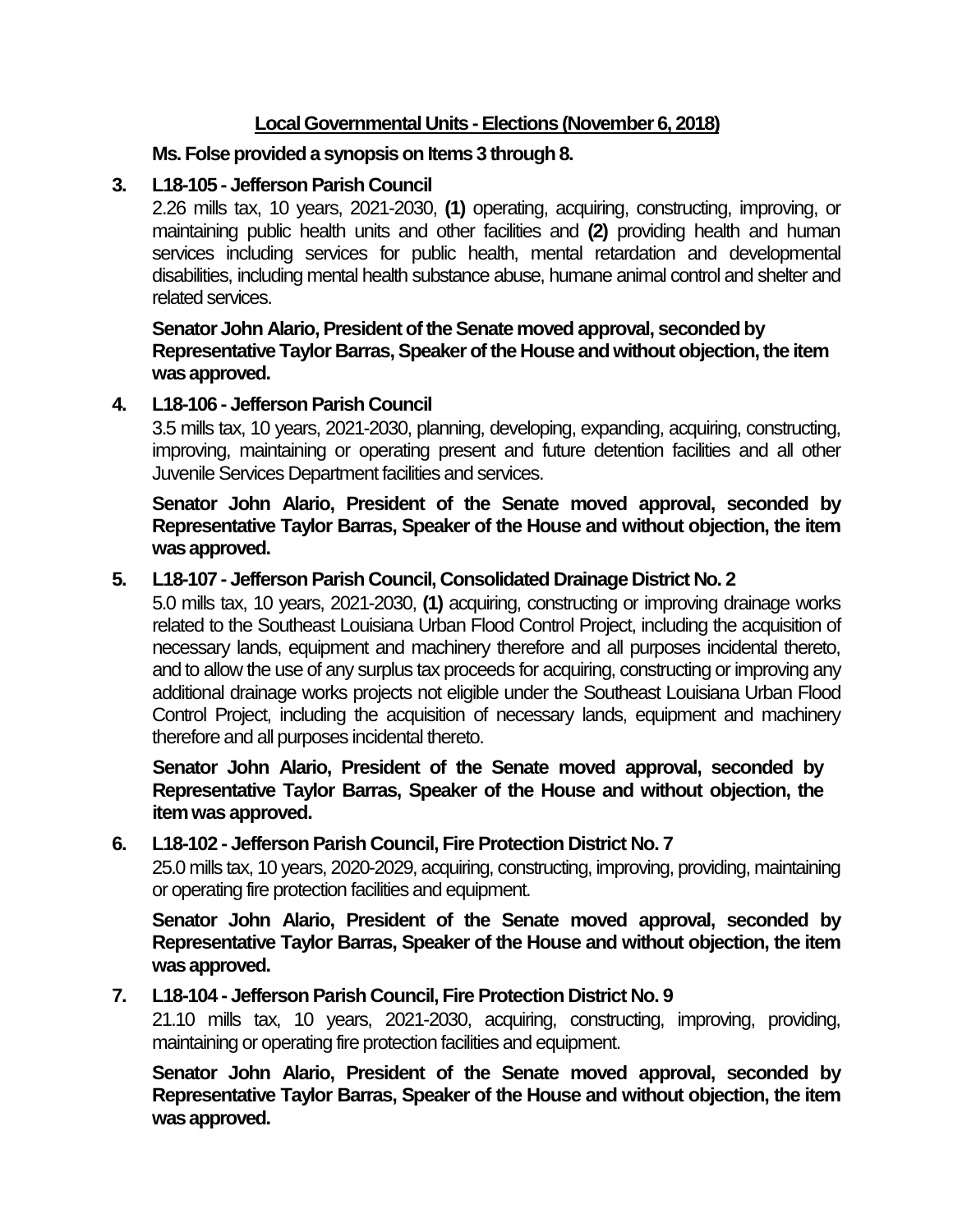#### **8. L18-095 - Rapides Parish, Town of Lecompte**

1% sales tax, rededicating proceeds heretofore or hereafter for any lawful purpose.

**Senator John Alario, President of the Senate moved approval, seconded by Representative Taylor Barras, Speaker of the House and without objection, the item was approved.**

### **Local Political Subdivisions -Loans**

#### **9. L18-100 -Washington Parish, City of Bogalusa**

Not exceeding \$950,000 Revenue Anticipation Notes, Series 2018, not exceeding 6%, fixed or variable, mature no later than March 1, 2019, current expenses.

**Ms. Folse provided a synopsis. Representative Taylor Barras, Speaker of the House moved approval, seconded by Senator John Alario, President of the Senate and without objection, the item was approved.**

### **10. L18-098 - West Carroll Parish Law Enforcement District**

Not exceeding \$300,000 Promissory Note, Series 2018, not exceeding 4%, mature no later than June 30, 2019, current operations.

**Ms. Folse provided a synopsis. Representative Taylor Barras, Speaker of the House moved approval, seconded by Senator John Alario, President of the Senate and without objection, the item was approved.**

#### **Local Political Subdivisions - Bonds - Final Approval**

**Treasurer Schroder advised the Commission that item 15 would be taken up at the end of the agenda.**

### **11. L18-094A - Caddo Parish, City of Shreveport**

Not exceeding \$120,000,000 Water and Sewer Revenue Bonds, Series 2018, in one or more series, taxable or tax-exempt, not exceeding 6%, not exceeding 25 years, **(1)** acquisition and construction of improvements, extensions and replacements and **(2)** funding a debt service reserve and/or paying cost of reserve fund surety bonds.

**Ms. Folse provided a synopsis. Representative Jim Morris, Representative at large moved approval, seconded by Senator John Alario, President of the Senate and without objection, the item was approved.**

### **12. L18-111 - East Baton Rouge Parish, Pride Fire Protection District No. 8**

Not exceeding \$500,000 Revenue Bonds, Series 2018, not exceeding 2.87%, mature no later than August 1, 2027, construct and equip a fire station.

**Ms. Folse provided a synopsis. Representative Taylor Barras, Speaker of the House moved approval, seconded by Senator John Alario, President of the Senate and without objection, the item was approved.**

#### **13. L18-113 - Iberville Parish Council**

Not exceeding \$1,500,000 Sales Tax Bonds, not exceeding 4%, not exceeding 15 years, constructing, furnishing and equipping fire protection facilities.

**Ms. Folse provided a synopsis. Additional information was provided from the audience by Jason Akers, Bond Counsel, Foley & Judell, LLP. Representative Taylor**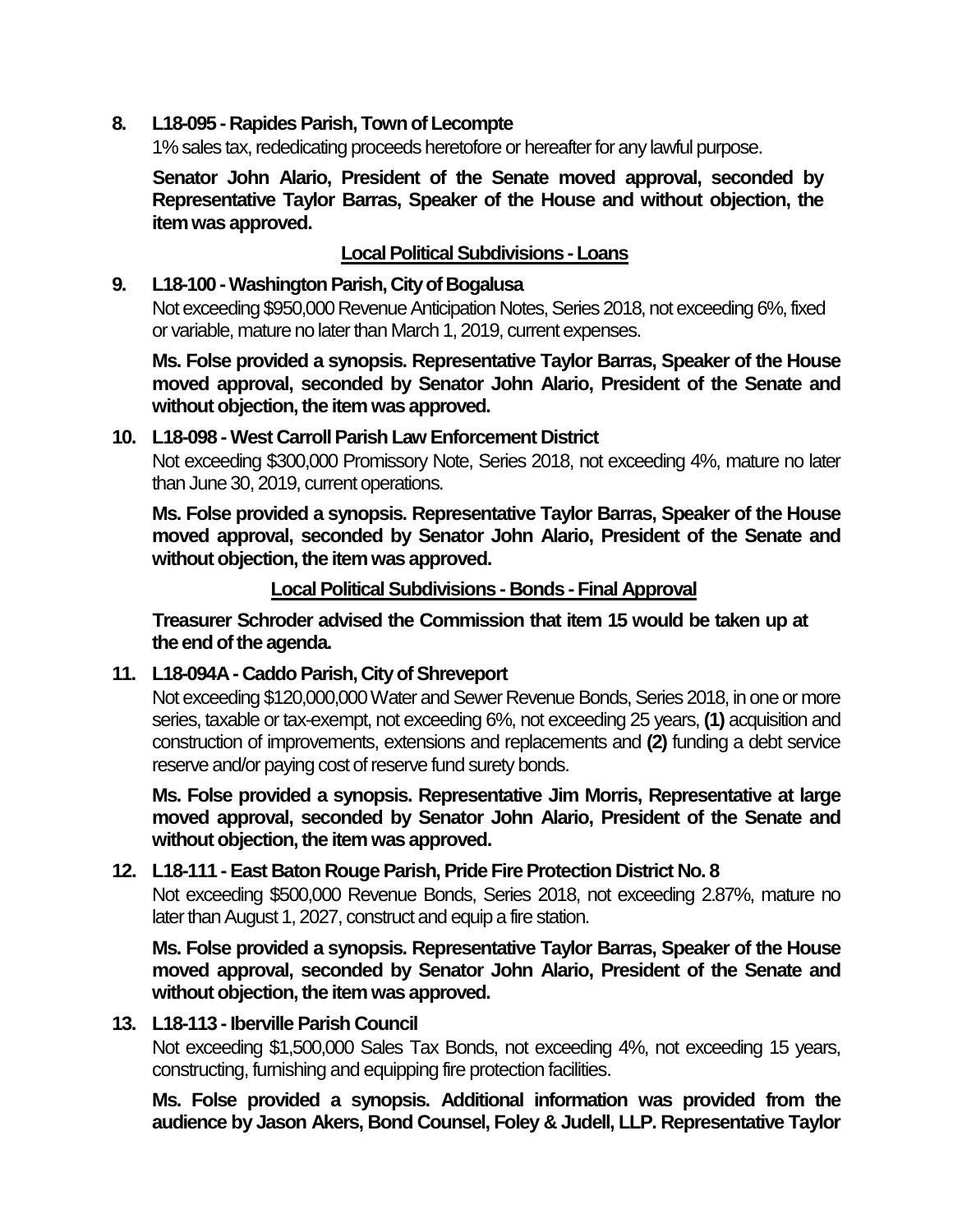**Barras, Speaker of the House moved approval, seconded by Senator John Alario, President of the Senate and without objection, the item was approved.**

# **14. L18-099 - Jefferson Parish, City of Westwego (DEQ Project)**

Not exceeding \$1,500,000 Sales Tax Bonds, in one or more series, not exceeding 0.95%, not exceeding 22 years, acquisition, construction and installation of improvements and extensions to the sewerage system.

**Ms. Folse provided a synopsis. Senator John Alario, President of the Senate moved approval, seconded by Representative Taylor Barras, Speaker of the House and without objection, the item was approved.**

**15. L18-112 - Jefferson Parish Economic Development and Port District (Kenner Discovery Health Sciences Academy)**

Not exceeding \$51,200,000 Revenue Bonds, in one or more series, taxable and/or taxexempt, not exceeding 8% fixed or variable rate, not exceeding 30 years, **(1)** building a permanent school facility located in Kenner, **(2)** funding a reserve fund and **(3)** paying capitalized interest on the bonds.

**Ms. Folse provided a synopsis. Additional information was provided by Patty Glaser, Head of School, Kenner Discovery; Wayne Thomas, President, Friends of Discovery; Lee Reid, Attorney, Friends of Discovery; Bert Newsome, Managing Director, BB&T Capital Markets; David Wolf, Bond Counsel, Adams & Reese, LLP and Don Wheat, CFO, Kenner Discovery. After further discussion, no action was taken.**

### **16. L18-110 - Lafayette Parish, City of Lafayette, Lafayette Public Utilities Authority**

Not exceeding \$70,000,000 Utilities Revenue Bonds, not exceeding 6%, not exceeding 30 years, **(1)** constructing and acquiring improvements and extensions to utilities system, including necessary equipment and furnishings and **(2)**funding a reserve.

### **Withdrawn At Meeting**

### **17. L18-097 -LaSalle Parish School Board**

Not exceeding \$3,250,000 Sales Tax School Refunding Bonds, Series 2018, not exceeding 3.75%, mature no later than July 1, 2023, refunding Sales Tax School Bonds, Series 2008 maturing July 1, 2019 to 2023.

**Ms. Folse provided a synopsis. Representative Taylor Barras, Speaker of the House moved approval, seconded by Senator John Alario, President of the Senate and without objection, the item was approved.**

# **18. L18-096 - St. Helena Parish School Board**

**(1)** Not exceeding \$2,966,000 Sales Tax Bonds, not exceeding 3,5%, not exceeding 40 years, acquiring constructing and improving public school buildings and facilities, including the acquisition of equipment therefor; **(2)** Not exceeding \$2,966,000 Bond Anticipation Notes, not exceeding 4%, not exceeding 18 months, interim financing.

**Ms. Folse provided a synopsis. Representative Taylor Barras, Speaker of the House moved approval, seconded by Senator John Alario, President of the Senate and without objection, the item was approved.**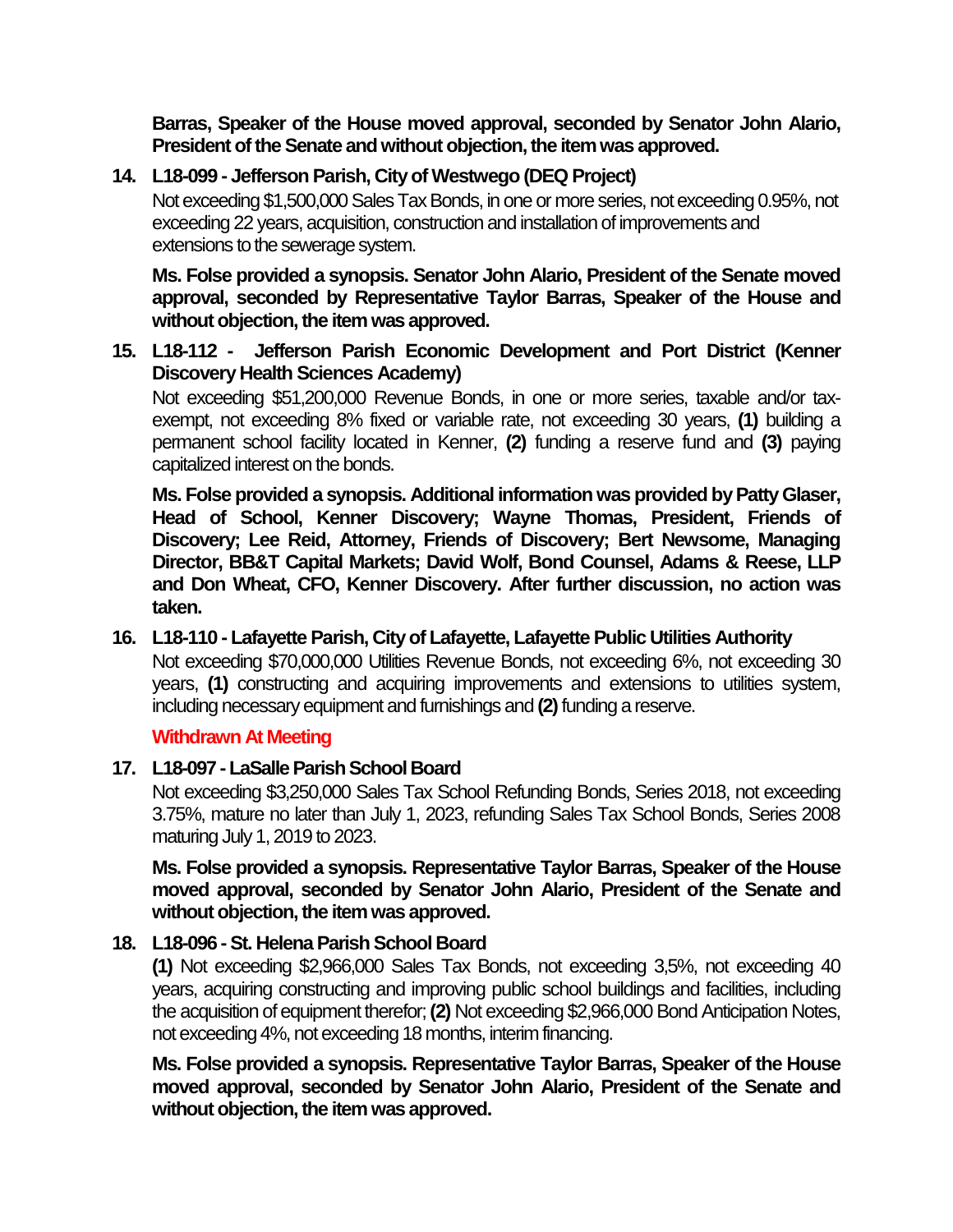### **19. L18-108 -St. Mary Parish Council**

Not exceeding \$20,000,000 Limited Tax Revenue Bonds, in one or more series, not exceeding 6%, not exceeding 20 years, improving roads, streets and bridges, including drainage and other improvements.

**Ms. Folse provided a synopsis. Representative Taylor Barras, Speaker of the House moved approval, seconded by Senator John Alario, President of the Senate and without objection, the item was approved.**

### **Political Subdivisions - Bonds**

**20. S18-006 - Louisiana Community Development Authority (Cameron Parish, Louisiana GOMESA Project)**

Not exceeding \$15,000,000 Revenue Bonds, not exceeding 7%, not exceeding 20 years, **(1)** additions, acquisitions, repairs and/or expansions needed for coastal restoration, protection and other activities and endeavors permitted under the provisions of GOMESA and **(2)** paying costs of any premium for a debt service reserve fund surety policy and any bond insurance policy, if any.

**Ms. Folse provided a synopsis. Additional information was provided by Jim Perry, Executive Director, Morgan Stanley. After a brief discussion, Representative Taylor Barras, Speaker of the House moved approval, seconded by Senator John Alario, President of the Senate and without objection, the item was approved.**

**21. S18-007 - Louisiana Community Development Authority (Goodwill Industries Project)** Not exceeding \$4,000,000 Revenue Bonds, in one or more series, not exceeding 7% fixed and/or 10% variable rate, not exceeding 30 years, acquiring, constructing, furnishing and equipping a retail store and donation center to be located in Lake Charles.

**Ms. Folse provided a synopsis. Representative Taylor Barras, Speaker of the House moved approval, seconded by Senator John Alario, President of the Senate and without objection, the item was approved.**

**Ratifications and or Amendments to Prior Approvals**

**22. S11-051A - Louisiana Community Development Authority (Vinton Public Power Authority/Town of Vinton Project)**

Amendment of a prior approval granted on October 20, 2011, for approval of cost of issuance and professionals associated with a defeasance.

**Ms. Folse provided a synopsis. Representative Taylor Barras, Speaker of the House moved approval, seconded by Senator John Alario, President of the Senate and without objection, the item was approved.**

**23. S08-027E - Louisiana Community Development Authority (Shreveport Convention Center Hotel Project)**

Amendment of prior approvals granted on May 15, 2008, August 21, 2008, June 18, 2009, August 19, 2010 and October 16, 2014 to reflect change in cost of issuance and professionals associated with an interest rate conversion.

**Ms. Folse provided a synopsis. Representative Jim Morris, Representative at large moved approval, seconded by Senator John Alario, President of the Senate and without objection, the item was approved.**